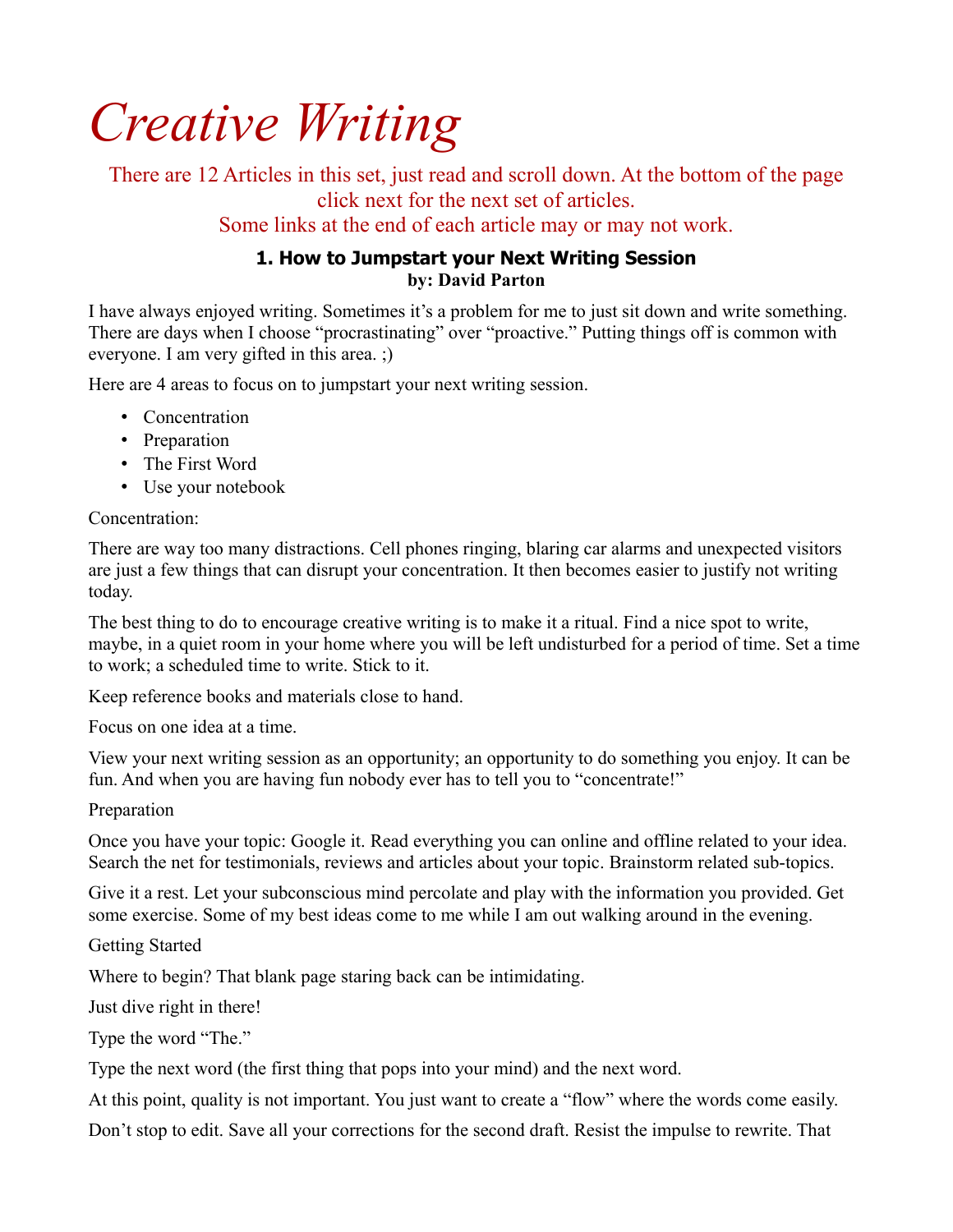will only interrupt the flow and is another way to avoid the task at hand.

If you are like me you will have a 2nd, third and fourth draft. You have to get your first draft completed before your have anything to rewrite! Stay focused.

Carry a Notebook

As a creative writer, you will be "hit" by odd ideas and notions in the oddest of places.

Maybe you are stuck in traffic or brushing your teeth when inspiration strikes.

You could wake from a dream and have a killer idea.

" I'll remember that." We say to ourselves, but when next we write there is no access to that memory file.

Just use a notebook. Jot those things down as they come to you. It only takes a moment.

Capture all your of your ideas as they transpire. Who knows? One of them may be the "Next Big Thing!"

- David Parton

#### **About The Author**

David Parton

Now You can Expand your Opportunities with FREE Tips & Resources about Affiliate Marketing, Making Money from Home, Website Development & Self-improvement for Both Sides of Your Brain! Discover... [http://ExpandingMind.com](http://ExpandingMind.com/)

[david@expandingmind.com](mailto:david@expandingmind.com)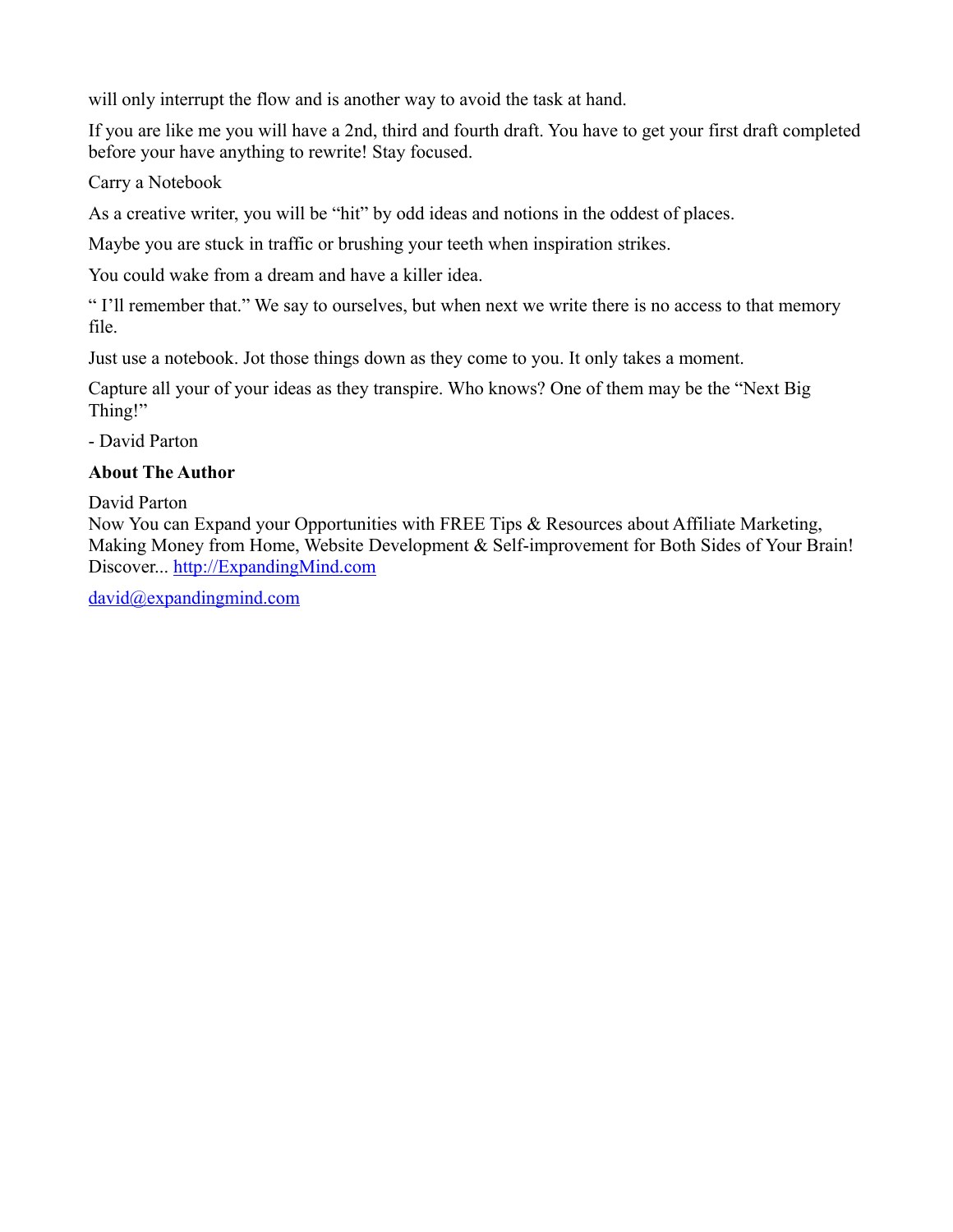# **2. How to Write Bad Poetry by: Stephen Earley Jordan, II**

So you've decided to crown yourself with a title that a million other people (just like you (yes, just like you!)) give themselves every day. Some people believe giving yourself such a title is equivalent to, and just as beneficial monetarily, as naming yourself Queen of England. But, there is no grace, rarely enough publicity, and only the title of Court Jester seems to be becoming for you because you are a fool among others.

What is this sacred title? Poet.

Why does titling yourself a "poet" make you a Fool? Well, it doesn't, not in and of itself. But if you've only been published online, never in print—that could be a sign of your well-earned Fool status. To be blunt—that is a sign that you write bad poetry.

Why would these sites accept your work if it sucked, you ask? Maybe to raise their quota, maybe to get more submissions of the site's particular interest, but mainly to actually HAVE something to post most (but not all) sites are desperate for submissions. Or maybe they're out for a profit. Come on, who among us HASN'T had something accepted by the National Library of Poetry, and then gotten all the brochures for expensive products featuring our work?

The Webmaster vs. Editor Problem: Go to any website, check it out. Can you find someone with the title of Webmaster? How about editor? Or, still yet, Webmaster AND Editor? A Webmaster does not, by any means, mean Editor. Simply because someone is a webmaster (someone who controls the site, updates the postings, etc. . . ) does not mean that the person is an EDITOR (someone who corrects the work, proofreads, re-writes, re-words, etc…) of the work posted on the site. In many cases, webmasters who are disguising themselves as editors are giving real editors a bad name. A webmaster, will too often post submissions "as is" and not give a damn about the content or presentation. However, if a site has someone who can both edit and be a webmaster then the site is moving in the right direction.

This is the main problem source. Building a website, and getting work "published" on a website is so easily done by anyone whether they have talent or not that it de-values the word "published" and lessens the role of an Editor.

Granted, the internet IS a great marketing tool for promoting your work, getting your name in the public's eye, and getting writing experience, but have you ever asked yourself why your work is ONLY published online? Perhaps it is because no discerning EDITOR has ever seen your dribbly poems, except in browsing the web for bad poems to laugh at.

Here are a few tips that will help you to get your work published online. Hey, I figured if you're going to be a fool about getting your unpolished work published on the internet for the world to see, I'd give a few tips to help your bad poetry stay that way, since you seem to like that way best:

- 1. Place the word "Love" in your title. That's a major plus!
- 2. Be straight-forward, don't use symbols, metaphors or anything that will make the reader think. Readers don't have time to think.
- 3. Focus on form—(sonnets, villanelles, haiku). Since you think in form, write in form.
- 4. Keep your poem in a rhyme-scheme. Why? Well, EVERYONE knows that all GOOD poems rhyme, the rest can be disregarded as a post-modern mess!
- 5. Only write in YOUR point of view. Write exactly what you believe, never try to portray the image of someone else. Better yet, start the poem with "I".
- 6. Keep your poems untitled. Readers love to be creative and imagine what the title should and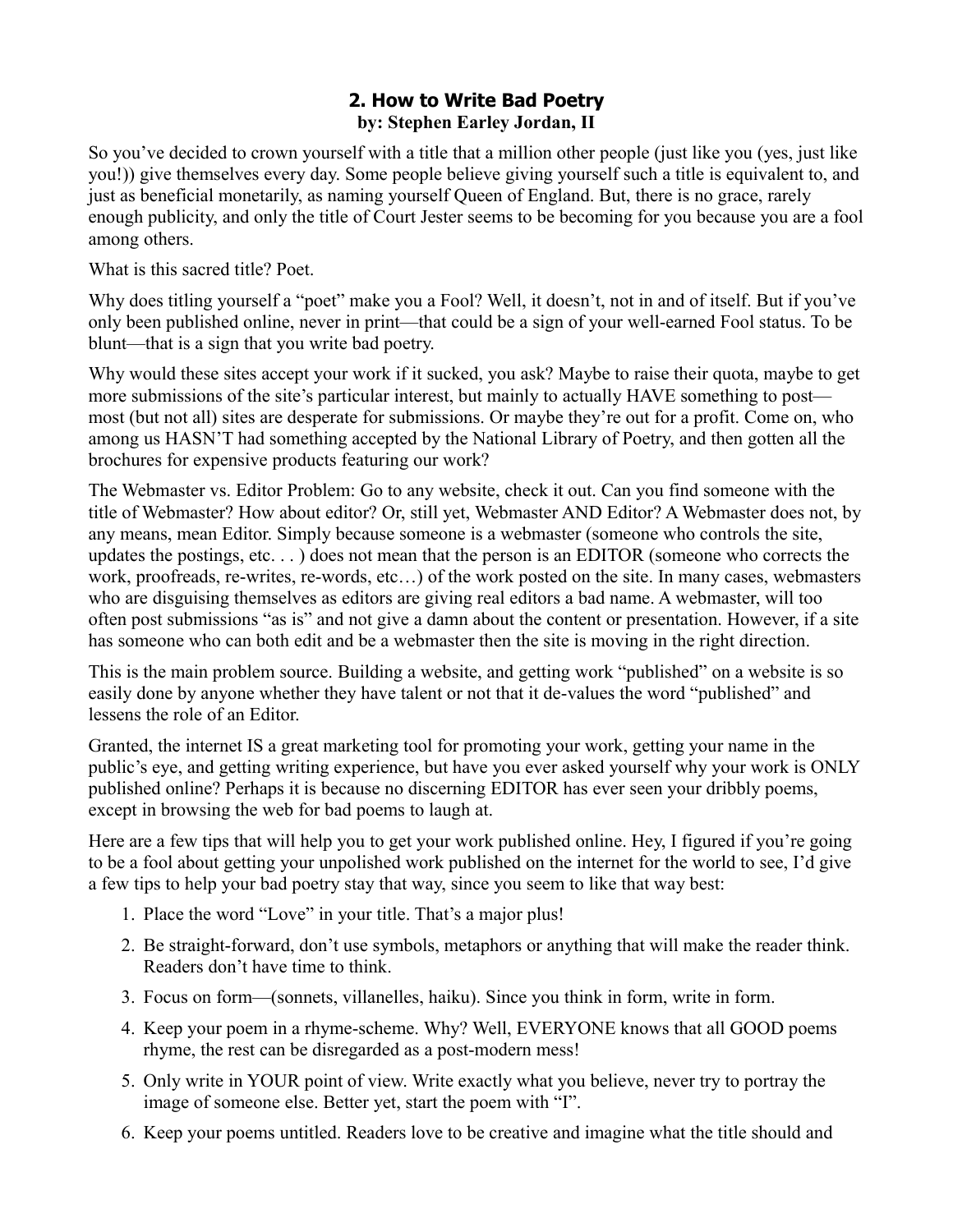could be.

- 7. Write in the same place. If you write in your bedroom—always write there; if you write outside under a tree—always write there---why try variety and ruin a good thing?
- 8. Don't ever base a character in a poem on someone you actually KNOW. Heaven forbid you get the piece published, and have to explain to the person—"this is you".
- 9. Read, but if you don't like a poem or a poet—just toss it. Don't even question why you don't appreciate the work.
- 10.Have no structure. Poetry is about limitless expressions, right? So in that sense, make your lines and stanzas as long as you wish. Just write exactly how you feel!
- 11.Don't keep a journal. Journal causes too much self-reflection and you want to write for the moment, not yesterday.
- 12.Use clichés as much as possible. People like to read familiar phrases.
- 13.Not every line of a poem is important. Just make sure you have a good first and last line.

14.Poems don't progress, that's the difference between a story and a poem. Poems aren't suppose to take you on a journey to learn.

14.Submit your poems to only websites. That way, you will never have to face the fact that your poetry SUCKS, because it will only be read by the friends and relatives to whom you give the site's URL, and your friends will never tell you that reading your poetry is greater torture than letting a small, sharp-clawed guinea pig walk on their sunburned skin.

If you follow these guidelines, and start writing, you will be a "poet" in no time. Remember that poetry HAS to rhyme, and remember that the less you practice the better you are.

Joking aside—you might want to try doing exactly opposite of the "tips" in the list. And, since many webmasters (who are titling themselves Editor) aren't doing their job, it's up to you to learn to edit your work before you embarrass yourself.

(This article is not commenting that ALL online poetry is not well-crafted. But the poorly crafted poetry far outweighs the well-written by a landslide.)

#### **About The Author**

Stephen Jordan, a Medical Editor in Greenwich, Connecticut, currently lives in New York City, has five years experience within the educational publishing industry. Stephen was a freelance editor with such educational foundations as Princeton Review, The College Board, New York University, and Columbia University. Away from the office, Stephen promotes his creative writing, painting, and his home-based freelance business OutStretch Publications. Stephen holds two Bachelor of Arts degrees in writing and literature from Alderson-Broaddus College of Philippi, West Virginia. [Editor@OutStretch.net](mailto:Editor@OutStretch.net)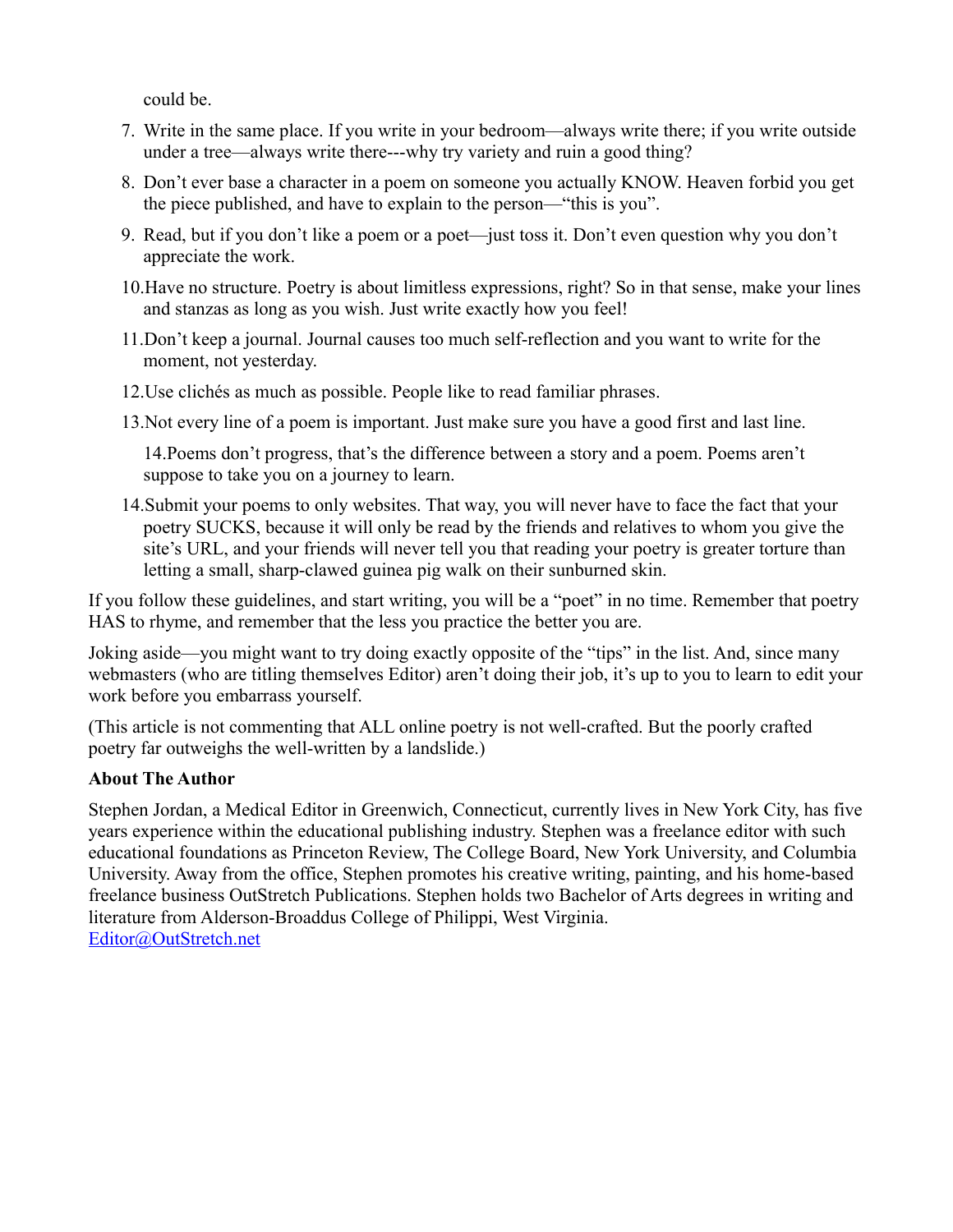#### **3. If The Viewpoint Character Is A Secondary Character, Have You Established Who He is? by: Nick Vernon**

Creative Writing Tips –

I have said above that if a secondary character tells the story of the main character, then the spotlight should be kept on the main character.

This shouldn't be taken to the extreme though.

In other words, you don't just write the story of the main character without telling your readers a bit about your secondary character.

Unless the reader understands the reason a secondary character is telling the story, it will seem peculiar that the main character isn't telling it himself. It is, after all, the main character's story.

So, the following have to be answered…

- Who is this secondary character?
- Why is he telling the story instead of the main character?
- What is his connection with the main character?

Weave in some information about the secondary character so we can gain a better understanding of his role in the story

#### **About The Author**

Besides his passion for writing, Nick Vernon runs an online gift site where you will find gift information, articles and readers' funny stories.

Visit [http://www.we-recommend.com](http://www.we-recommend.com/)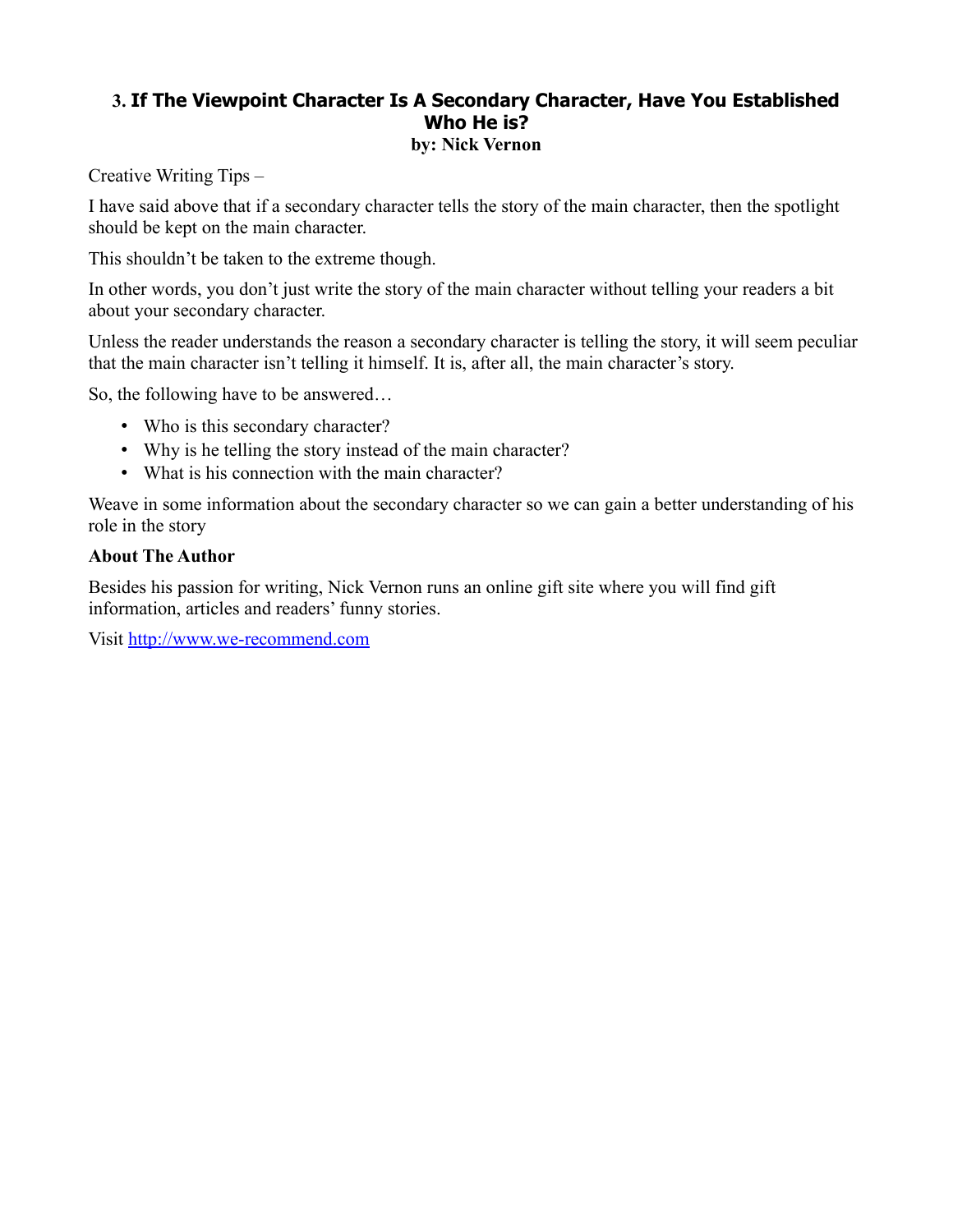# **4. Interviewing an Author: Don't Be Left Speechless by: Stephen Earley Jordan**

Edited by Jenny Wilson

Joyce Carol Oates. Langston Hughes. Anne Sexton. F. Scott Fitzgerald. Nikki Giovanni. The names of authors (dead and alive) can go on and on. But I'll let you have first pick!

You are in a room with some of your favorite authors. About ten of them. However, you are only allowed to invite one of them to Starbucks for a couple of chocolate mochas. Just you and your favorite author. It doesn't matter if the writer is deceased—use your imagination! After all, you're a writer, right?

Oh dear, who shall it be? Should it be William Shakespeare with his purple pantaloons; Sylvia Plath who now vows to use an electric oven instead of gas; or should it be Maya Angelou and old playmates from her broken-hearted brothel?

Finally, you have selected an author.

You take him (or her) to Starbucks. You order the mochas. You sit down. As you open your mouth to ask the author questions nothing useful comes out.

What's the problem?

Often times we'll chance upon moments when we can interview an author. And, with technology nowadays, methods of research and brainstorming have changed slightly.

1. Research the Author

Ask yourself, "Is the author self-published or published in a traditional publishing house?"

Actually, does it really matter?! No. Why? Because you're going to need to treat all authors the same with much respect. Be laid back, and in turn, the interviewee will become comfortable and open-up to you.

After all, whether published or not, we're all human. Before the interview, however, use your investigative reporting skills and attempt to discover as much as you can about the author. Surf the Internet for any hidden agendas internet-published writings the writer may have. Not only do you want to know about the author's book, but the personal life as well. Find out what makes the author tick.

2. Research their genre and subject matter

Does the author write poetry? Historical nonfiction? Dramatic nonfiction? Children's literature? Discover how easy or difficult it is to publish in that particular area of writing. Before you meet up with the author, you must know their genre, as well as the basic themes. If the author writes only historical nonfiction—what's their subject matter? Pre-civil war? Early African Slave Trade? Cuban artwork? Compare and contrast authors in similar subject matters.

Learn as much as you can while you can. And, at the same time, be sure to formulate an opinion about the subject matter, whether it be pro or con. This will allow you to ask more in depth questions.

#### 3. Don't Interrupt

Remember to ask your question then shut up. This isn't a time for you to reminisce of your (waning) writing skills. This is moment for the author to be in the spotlight. Listen to their responses, and make sure that you have a rebuttal question prepared in the back of your head.

After you are away from that particular topic, be sure to go to your next question. Though you may have your list of questions—it's okay to ask the questions out-of-order. Actually, I highly recommend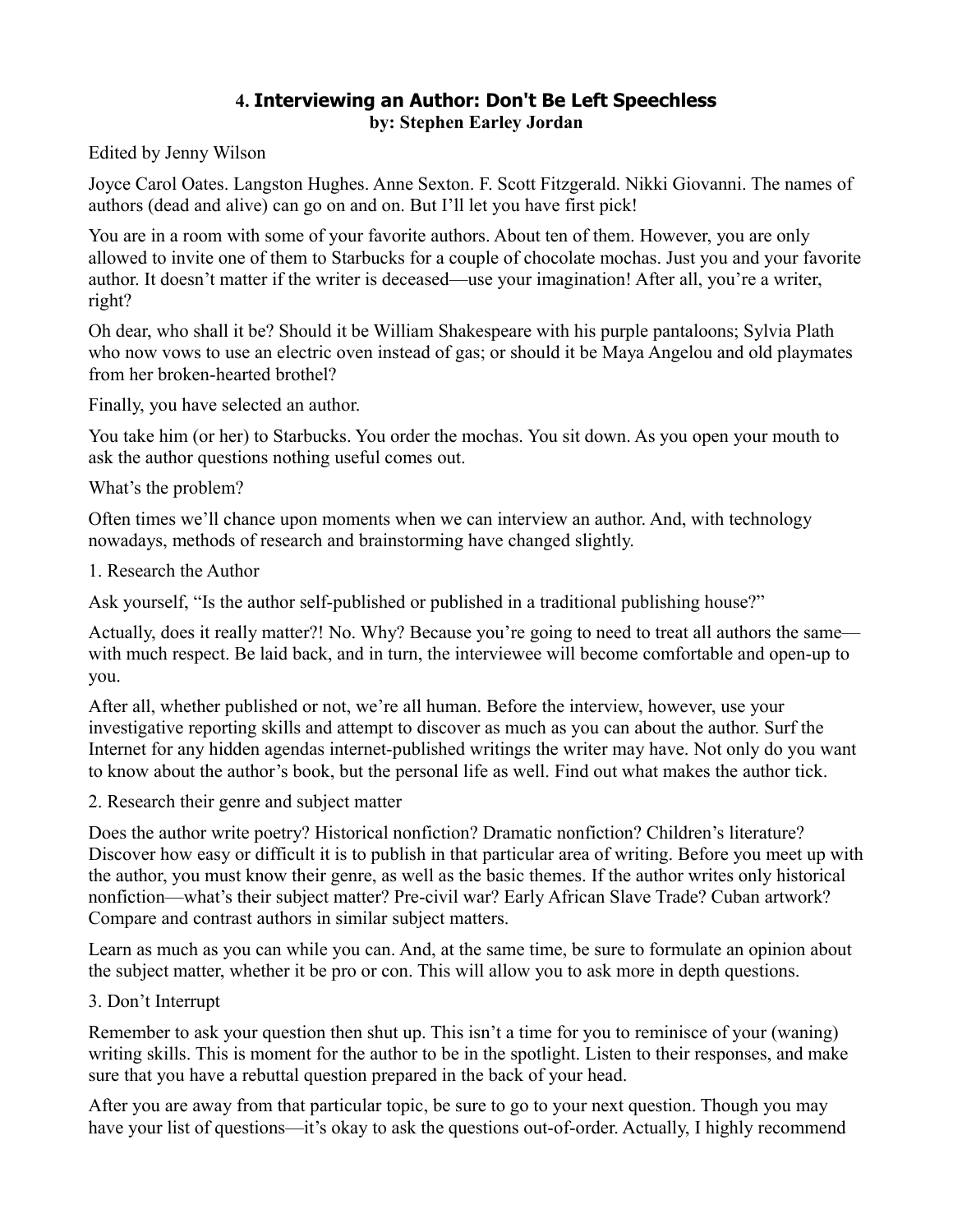to adlib the questions. This will make the questions seem a bit more unforced. In short, treat your interview as if it's just a regular discussion amongst friends.

Above all, I highly recommend to record the interview. Before you display your trusty hand-held recorder, ask the interviewee for permission to record them. Keep and label all used tapes with the author's name, date and location of the interview. You never know when that once self-published novelist will become the next Best Seller.

#### **About The Author**

Stephen Jordan has five years experience within the educational publishing industry. Stephen was a freelance editor with such educational foundations as Princeton Review, The College Board, New York University, and Columbia University. Away from the office, Stephen promotes his creative writing with his home-freelance business OutStretch Publications and his artwork. Stephen holds two Bachelor of Arts degrees in writing and literature from Alderson-Broaddus College of Philippi, West Virginia

Available for reprint.

Please keep bio and all contact information when reprinting article. Contact author so he can keep track of where his articles are being used.

[Editor@OutStretch.net](mailto:Editor@OutStretch.net)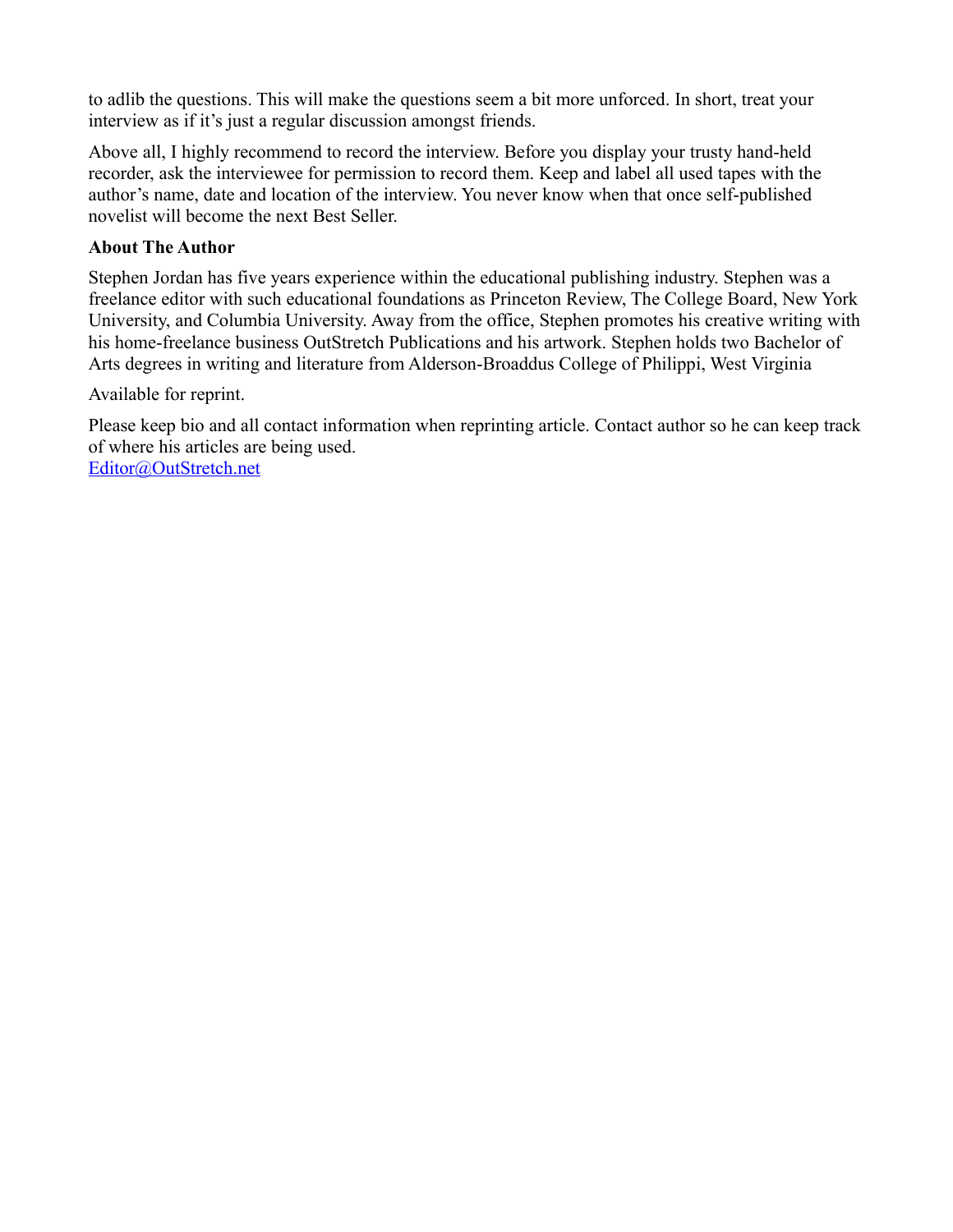# **5. Is The Theme Reinforced In The Ending? by: Nick Vernon**

Creative Writing Tips –

By now you should have an idea that your theme has to reach its conclusion just as your story does. But our theme has to do more than reach its conclusion – it has to be reinforced in the end and by doing this, it will strengthen all that we have said in our story.

So if we took a theme…

'Persist and in the end you will succeed'

And I showed my character working hard to achieve his goals, persisting, even if at times those goals seemed unreachable, then I would've showed that all his hard work did pay off in the end. By having him succeed, it would reinforce the theme that had been running throughout the story.

Let me further illustrate this point by giving you a more detailed example.

The theme is…

'Persistence pays off'

The story is about a writer, who has been writing short stories for years, but has not succeeded in getting published yet.

In your story you will show his persistence with…

- How he makes time to write, even when his day is already full by his full time job and other responsibilities
- How his every thought is consumed by his writing
- Showing him sending story after story to publishers
- How he doesn't let the fact that his family believe he's wasting his time, distract him from his purpose

Simultaneously I will place him in win and lose situations - Losing when his stories are rejected - Winning when he receives encouraging notes from publishers.

And in those instances where he is winning, I will show gradually that resistance is starting to pay off, till I reach the end of my story where I will have one of his stories accepted for publication and thus bring my theme of 'Persistence pays off' to its conclusion.

By showing the reader how persistence is paying off, I would have reinforced the theme in my ending.

Is your theme reinforced in the end of your story?

# **About The Author**

Besides his passion for writing, Nick Vernon runs an online gift site where you will find gift information, articles and readers' funny stories.

Visit [http://www.we-recommend.com](http://www.we-recommend.com/)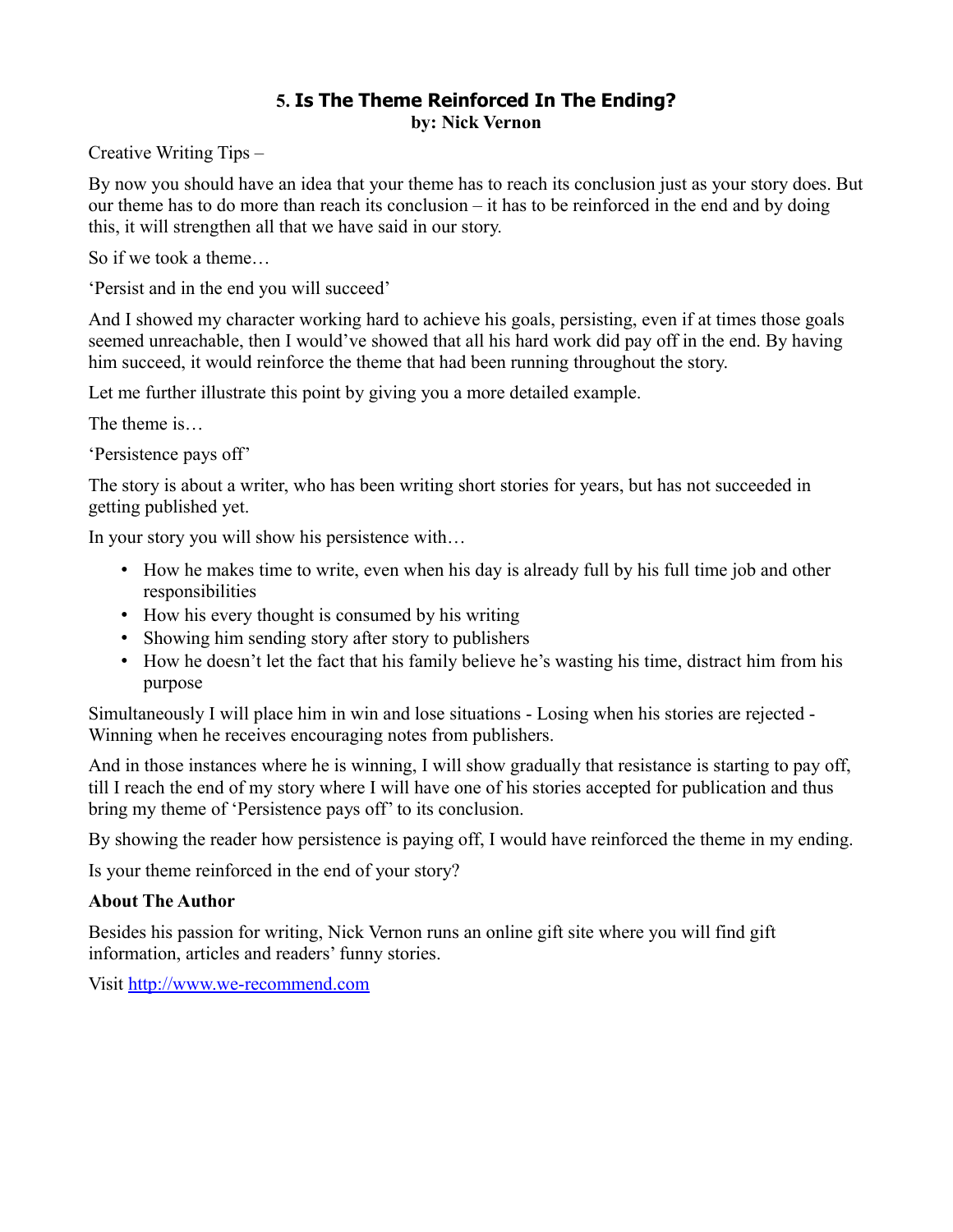# **6. Is The Theme Running Throughout The Story? by: Nick Vernon**

Creative Writing Tips –

It's no use coming up with a theme and not using it. Short stories are about a character or characters and about one situation or happening in those characters' lives.

By concentrating on that one thing, our stories are focused. You will need to focus to maintain a level of intensity and sticking to the theme enables us to do that.

Let me give you an example...

~~~~~~~~~~~~~

#### Scenario One

Let's say your story is about a young man (main character) who is being harassed (one situation) by the school bully (secondary character.) Let's place the setting in grade school.

Now if we focus on that single happening and in our story say….

- What started the bullying
- What the main character felt, confronted with this problem
- What the main character did to overcome this problem
- If the main character won or lost against the bully...

Then we'll be focusing only on that incident which is what our story is about.

#### Scenario Two

~~~~~~~~~~~

 $~\sim~\sim~\sim~\sim~\sim~\sim~\sim~\sim~\sim~\sim~\sim~\sim~\sim$ 

Now if we took that situation further and in our story said that this character grew up and was bullied in high school and then later by a colleague...

That will be listing three incidences, which will weaken our story because we are not focusing.

Remember a short story is short.

We don't have too much leeway to develop too many things so we have to be selective with what we choose to concentrate on. Short stories work best when they span over a short period of time.

Like in scenario one, this incident might span over a couple of days or a week, where in the second scenario, it spans over a number of years. The shorter the time span the more intense the story.

~~~~~~~~~~~

How can I have this theme running throughout my story?

Initially I will portray my main character as a weak individual. But I will excuse his weakness, by saying perhaps that…

"He comes from a closely knit, loving family and initially doesn't know how to deal with such a conflict."

Your theme should begin at the beginning, run through the middle and conclude in the end. So let's put a theme to the first scenario…

<sup>&#</sup>x27;Strength Comes From Within And In The End Prevails.'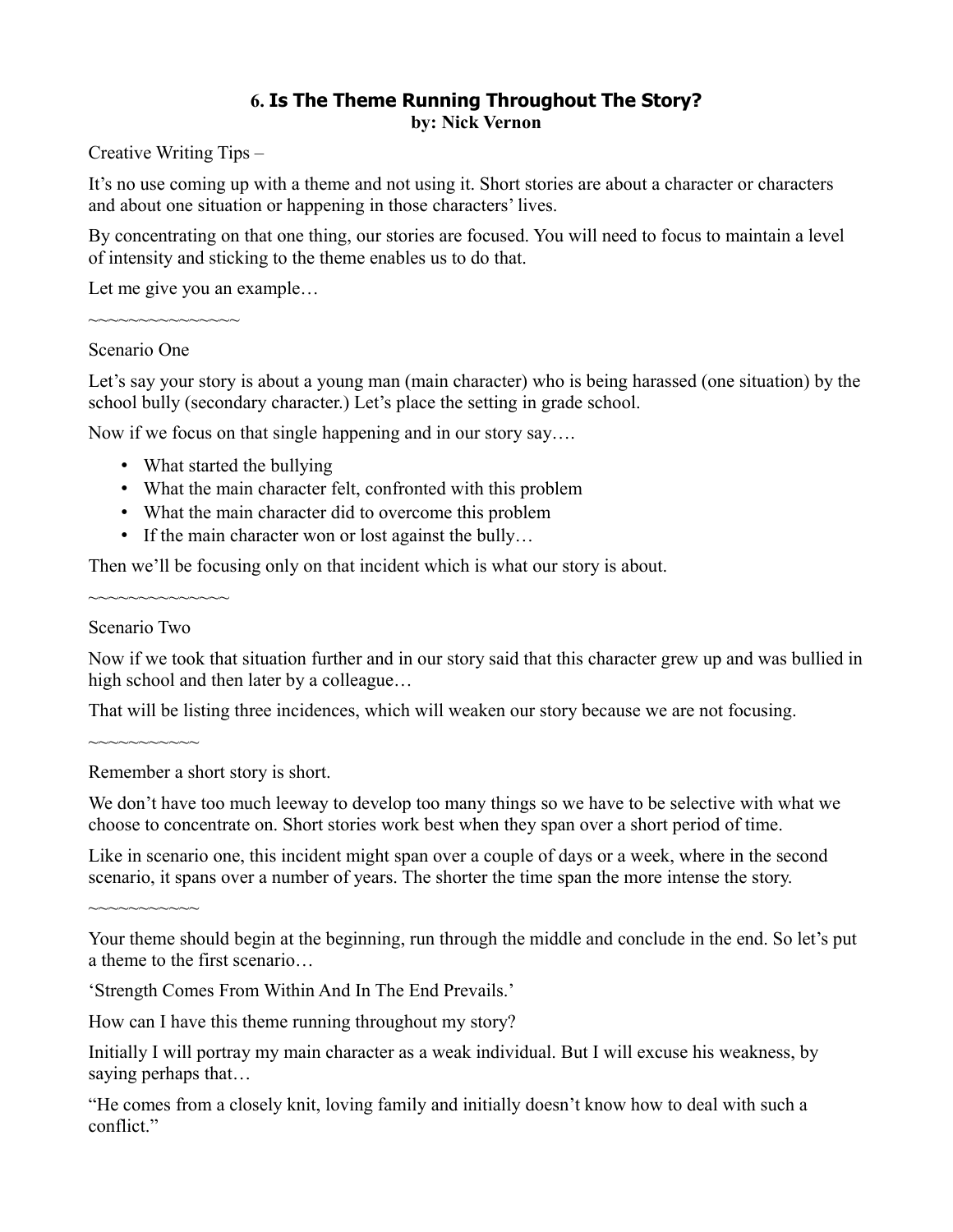As my story progresses, I will gradually show his inner strength and I will do this through incidences, which will show his maturity, like...

• He helps out by caring for his younger siblings and contributes with the housework.

And

• I can show him cutting the neighbours' lawns or delivering newspapers before school to show that he contributes economically too.

If I do this, my ending (when he wins against the bully) will be believable because I have developed his inner strength. My theme would have run its course.

Is your theme running throughout the story?

#### **About The Author**

Besides his passion for writing, Nick Vernon runs an online gift site where you will find gift information, articles and readers' funny stories.

Visit [http://www.we-recommend.com](http://www.we-recommend.com/)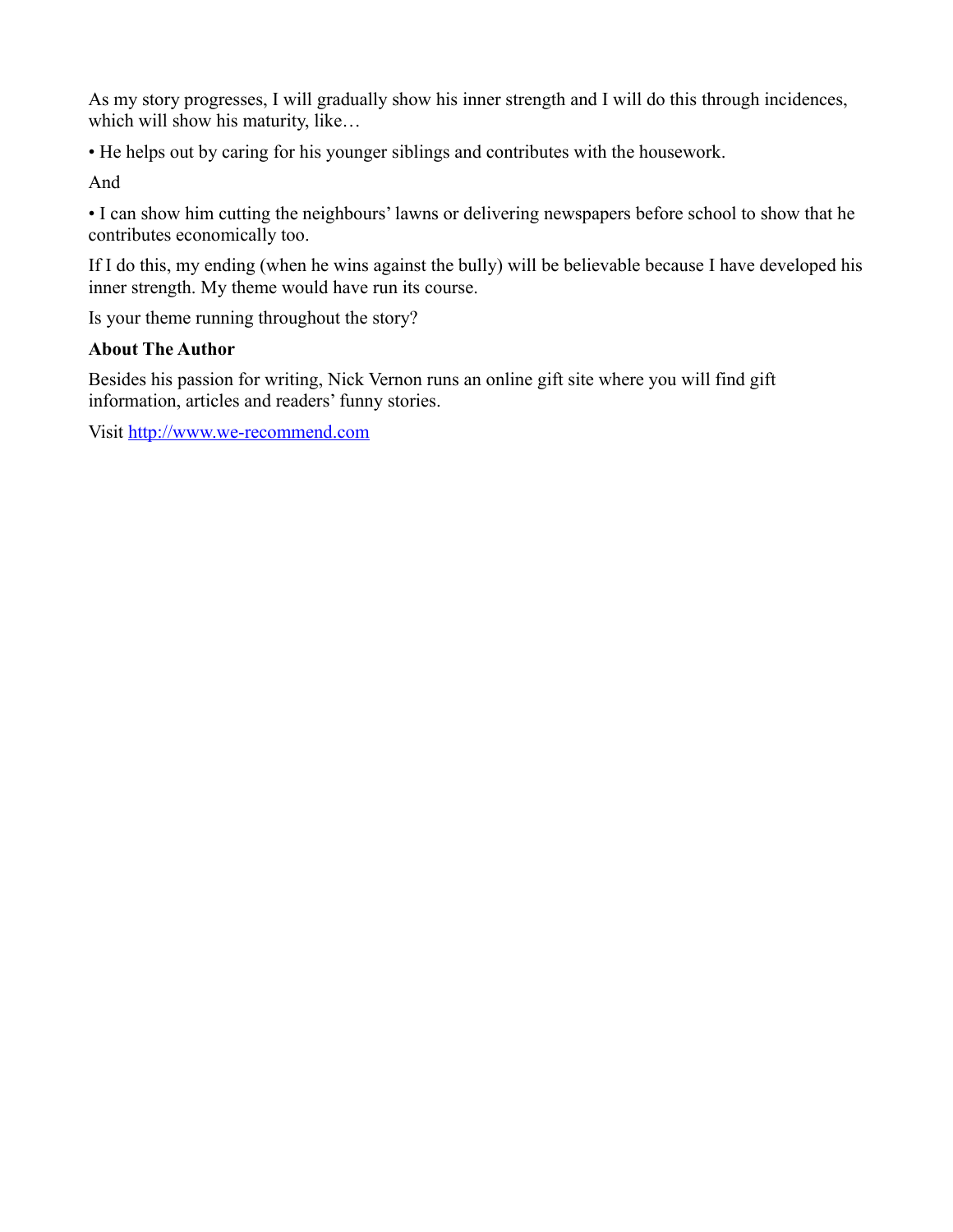# **7. Learning to Question your Elephant Child: Who, What, Where, When and Why by: Stephen Earley Jordan, II**

Having problems writing? I don't know why. San Francisco Chronicle columnist Jon Carroll writes up to five columns a week. After all, if he can write five columns, you should be able to write a five-lined poem-but that does not seem to be the case.

How does he do it? Carroll claimed to recite lines from Rudyard Kipling's "The Elephant Child":

"I have six humble serving men

They taught me all I knew

Their names are what

And where and when

And why and how and who."

I'm more than sure that two incentives for Jon Carroll are 1.) Creating deadlines and 2.) His salary! Yes, we writers DO get paid every now and then!

Basing my philosophies on those few lines of Kipling's "The Elephant Child", my advice is to "Simply Ask Questions". Rummage through some old work (whether it be poetry, nonfiction, or fiction) that you've written and use the following techniques to enhance your skills. And, then, ask yourself the follow questions.

#### WHAT is the underlying theme?

Try to come up with a single-word or phrase to describe your story. Perhaps one reason your story has not been effective in the past is that you have too many intertwining stories. This, in turn, can cause confusion for the reader. So, ask yourself, "What is my story about?" And, give yourself answers such as: Desolation, Lost Hope, Self-Confidence, Racism, Attained Dreams, etc. If you can KISS (keep it simple stupid), then your readers won't MISS your point.

As practice, read some of the great contemporary writers and ask yourself the same question-"What is the underlying theme?" Describe the book in one word or one phrase, instead of using a high school book-report technique.

WHERE does your story or poem take place?Knowing the setting can allow you to be a bit more descriptive with your work. Does your poem or prose take place in Alaska? Florida? China? Yugoslavia? Hawaii? Kentucky? Each of these places is, perhaps, equal opposites of the next. To know your setting you have two choices-- 1.) Be a good researcher; collect pictures and read as much as you can about the location, or 2.) Take a road trip! Nothing can be grander than to spend your weekend visiting unknown territories.

WHEN did the events take place in which you are writing?If you're doing factual reporting-this is especially a MUST-DO. For instance, if you read a news article a reader wants to know when Ms. Johnson's house was burglarized. Did it happen June 20, 2001? June 20, 1984? Did the events take place when it was winter with ten inches of snow? Or, better still, did the events take place at Virginia Beach mid-August?

WHY did the events take place?Is there a conflict within your character? A lot of times character's (and real people too) have problems only because their conscious is "eating them away". Is this the case? If so, why does your character feel so guilty that he made such decisions? Perhaps the events that take place are only cause-effect. Most always people cause their own mental downfall and breakdown. Always know why your characters complete every task and why the events take place.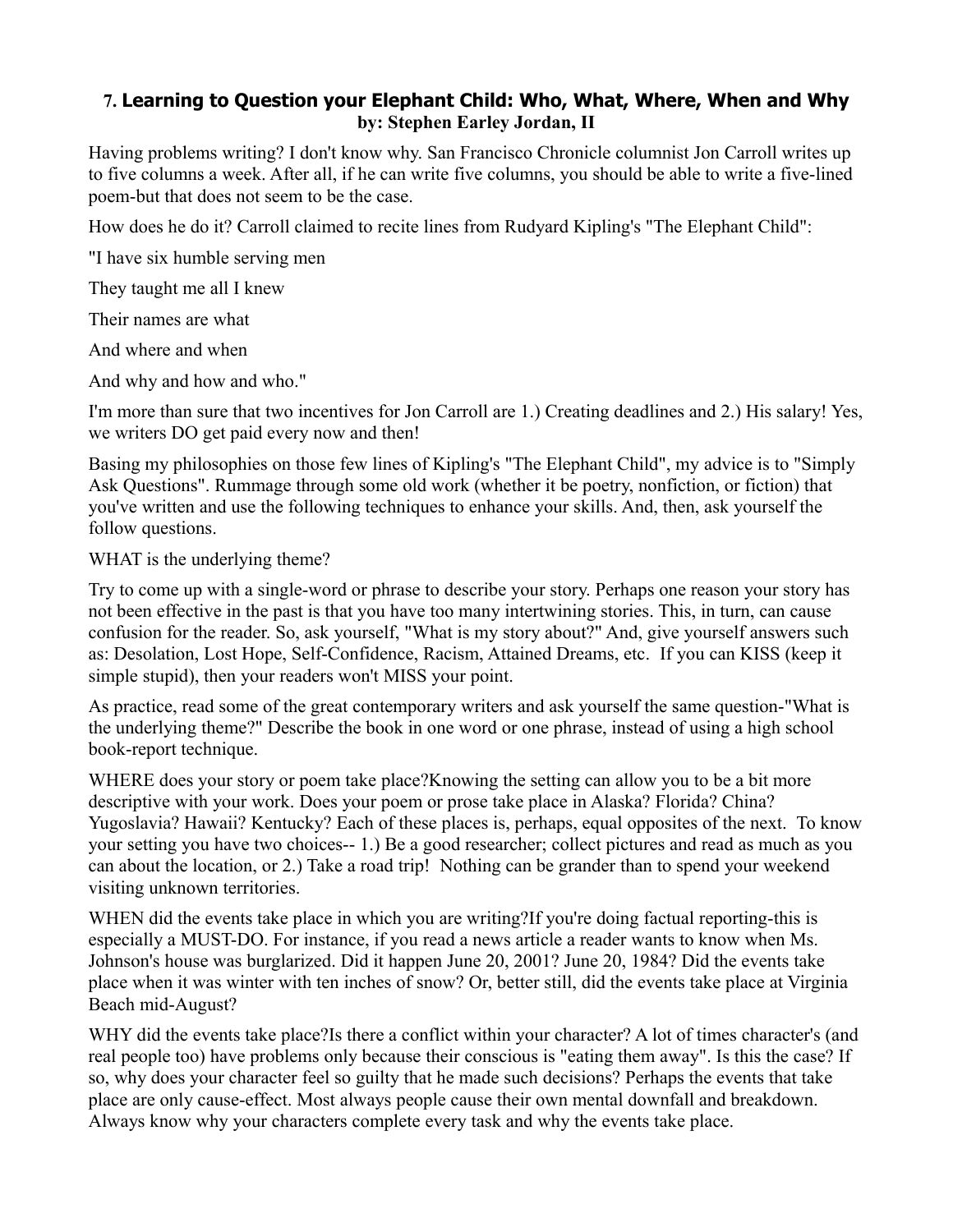How did the events happen?Too often people will say, "I had a car wreck today…" But, do they leave it at that? No, no, no. You must always tell how the events happened. Were you driving in the incorrect lane, but still feel it's not your fault? Did you skid uncontrollably on a patch of ice? Maybe, you wanted to avoid the slow-moving tortoise that crossed your lane? If other characters are involved, it's important to get their perspective in dialogue. Maybe they feel the events happened differently.

Who did the events happen to?Who your events happen to is one of the main focuses. You have to choose your characters carefully. Why? Well, it would change a story completely if you wrote of a 68 year old cheerleader. Your work would be a different story if the character were an autistic adult. How would the events change if, let's say, the main character was indeed the Elephant Child, child of the deceased Elephant Man? Be creative with your characters and allow their personalities to work well for you when creating your piece.

Sometimes writers can use techniques that allow them to disregard some of these steps. Oh, Really? -You question. Yes. For instance, a writer may know the intentions of a character, a location-but you may not want to put it in print. My suggestion is that you KNOW all the answers to the above questions to make the work have more substance. By knowing all the answers you can create images, people, and scenarios by using symbols and customs of a particular area.

#### **About The Author**

Stephen Jordan has five years experience within the educational publishing industry. Stephen was a freelance editor with such educational foundations as Princeton Review, The College Board, New York University, and Columbia University. Away from the office, Stephen promotes his creative writing with his home-freelance business OutStretch Publications and his artwork. Stephen holds two Bachelor of Arts degrees in writing and literature from Alderson-Broaddus College of Philippi, West Virginia. [Editor@OutStretch.net](mailto:Editor@OutStretch.net)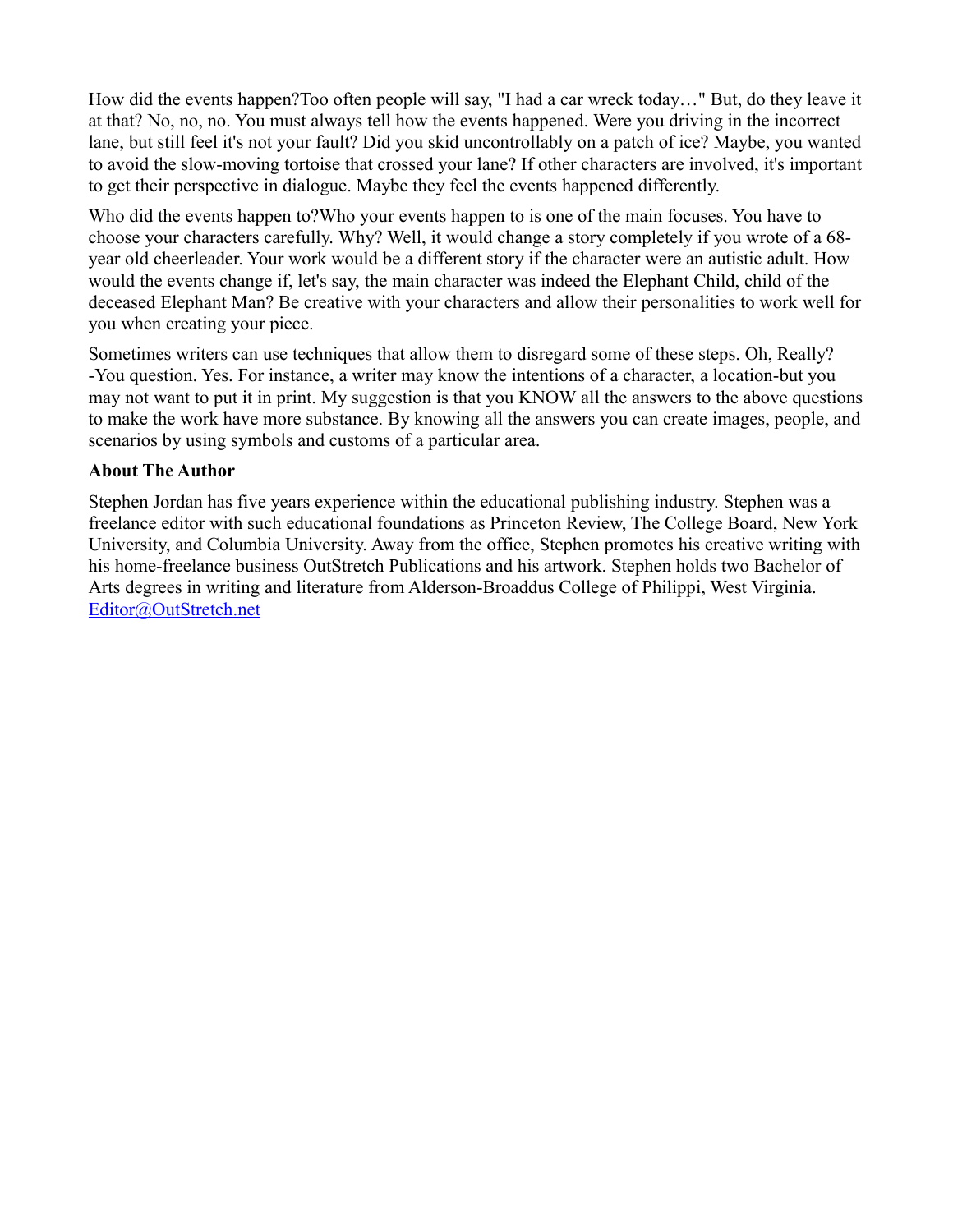# **8. Making Freelance Writing Niche Types Fit by: Roxanne McDonald**

Our Freelance Writing Needs Defined

We must make freelance niche types fit our needs, wants, values and lifestyles, and we also must make ourselves fit freelance niche types. Of our waking hours, we work more than we do anything else. I keep this in mind when college students come to me concerned about what to do for a living, and I tell them (because I want them happy) to do what they love. I also tell them (because I believe in the truth) to do what they are good at.

The same goes for freelance writers. If we are talented, we have a chance. If we have a severe work ethic we have a better chance. And if we are devoted enough and relentless enough (and—ahem- masochistic enough) about writing for a living, we will be able to put on our vitaes that we are indeed professional writers. But in order to do and be so, we best find the freelance writing niche types or type we will be spectacular at, staking out a corner in the niche market, one which we'll bring passion to every morning as that damned alarm (later a wonderful thing) sounds.

#### Niche Defined

From the Italian-derived French for nicchia, "a shell-like recess in a wall," a niche is an inset, concave enclosure. It is this little enclosure we freelance writers need to find, study, practice, and own. It is the small area of specialty we make ours and offer to those in need. So the smaller (and therefore the less competitive) the better.

We in the freelance writing business and those of us working to get into it have plenty of industries to work with:

- Advertising
- B2B (Business to Business)
- B2C (Business to Customer/Client)
- Entertainment
- Finance
- Medicine
- Non-profit
- Publishing (online/offline)
- Recreation
- Science
- Research/Marketing
- Real Estate
- Technology

Niche Types Defined

And for every industry there are tens of freelance writing niche types:

- Creative Writing-I'll say again from my lofty loft of opinions that I believe all writing is creative, as it is generative. My point is affirmed when we look at all of the kinds of writing projects a creative freelancer can do or get into, from magazine articles about bushwackers and George Bush to books about needlepoint and pine cone needles and needling family members  $to...$
- Ghost Writing- Ghost writing is a popular preferred choice of many clients, even those who have hung out a writer shingle (or banner) and outsource the assignments, collect them, pay us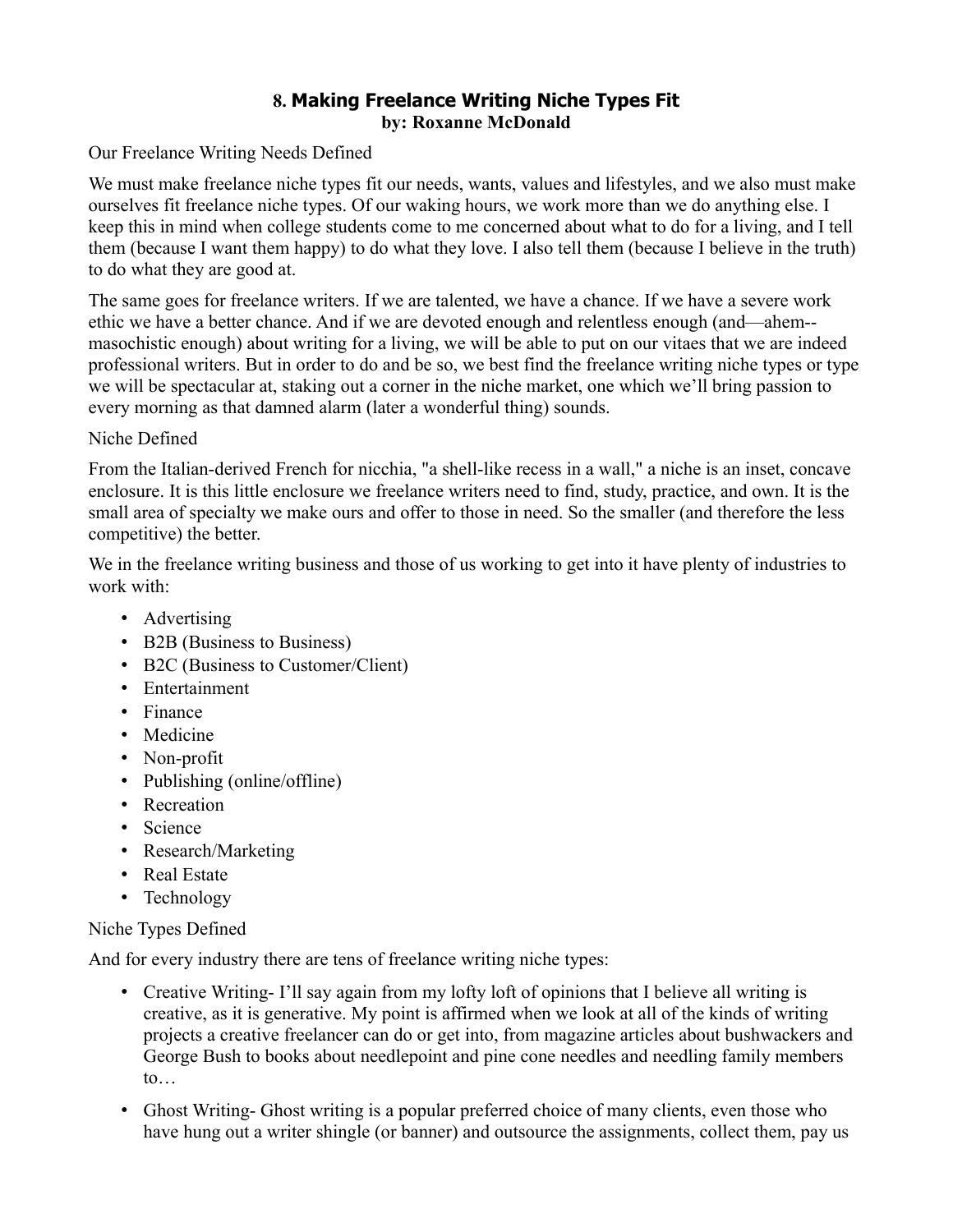(hopefully well), and put their own names on the work, be it a booklet or a book, a piece of web copy or a piece of ad copy.

- Proposal and Business Plan Writing- For profit or not, businesses need writers to create proposals that show need and get that need satisfied—monetarily. As there is with all freelance writing niche types, with proposal and plan writing a freelancer has the skill sets and experience to prepare documents that will be convincing enough that if the client needs hot soup sold in hell the writer will be able to deliver. I have written two successful proposals and a number of grant proposal reports (that ensured continuation of the grant). They are somewhat interesting, but only to those writers with a particular finesse for a cross between technical and creative/dynamic writing.
- PR (Public Relations) Writing- PR writers do concept copy or concept to completion work in a number of media, writing ad copy, doing the layout, and designing such items as brochures, newsletters, press releases, media kits, and more, to achieve the ultimate goal for the client: name branding.
- Technical Writing- Involving everything technical, from professional, consumer, and user manuals to white papers, technical writing depends upon a writer's ability to organize, synchronize, structure, and develop the details of technical content.
- Web Content Writing-To meet the client's goals of web presence and online branding using highly trafficked, "sticky" websites/pages, the web content developer or producer writes what are known as KRPs—keyword-rich pages. This particular wave of freelance niche types was discovered (years ago) to be most beneficial as SEO, search-engine optimizing/optimized/ optimization, text (or content).

While I also specialize in mental health/disability writing and creative and memoir writing, web content development is one of my favorite freelance niche types. To get the keywordphrase keywordphrase keywordphrase construction clear, engaging, and entertaining while keeping it from doing a hideous grammatical/ rhetorical pileup is a challenge I look forward to every morning.

Hey, it beats the alarm clock jangling, signaling the dread of having to punch a card at a factory or see the boss off to work so I can clean her toilets and scrub her floors. Of course, there's no shame in those jobs…. I did them for years to get through grad school. But that's more to do with the other definition of niche: "the status of an organism within its environment/community, affecting its survival as a species."

And besides, I love writing so much, much more. It's a much better fit, one I wish for all of you who adore the writing process as much as I adore it.\*

#### **About The Author**

N.H.-born prize-winning poet, creative nonfiction writer, memoirist, and award-winning Assoc. Prof. of English, Roxanne is also web content and freelance writer/founder of [www.roxannewrites.com,](http://www.roxannewrites.com/) a support site for academic, memoir, mental disability, and creative writers who need a nudge, a nod, or just ideas…of which Roxanne has 1,000s, so do stop in for a visit, as this sentence can't possibly get any longer….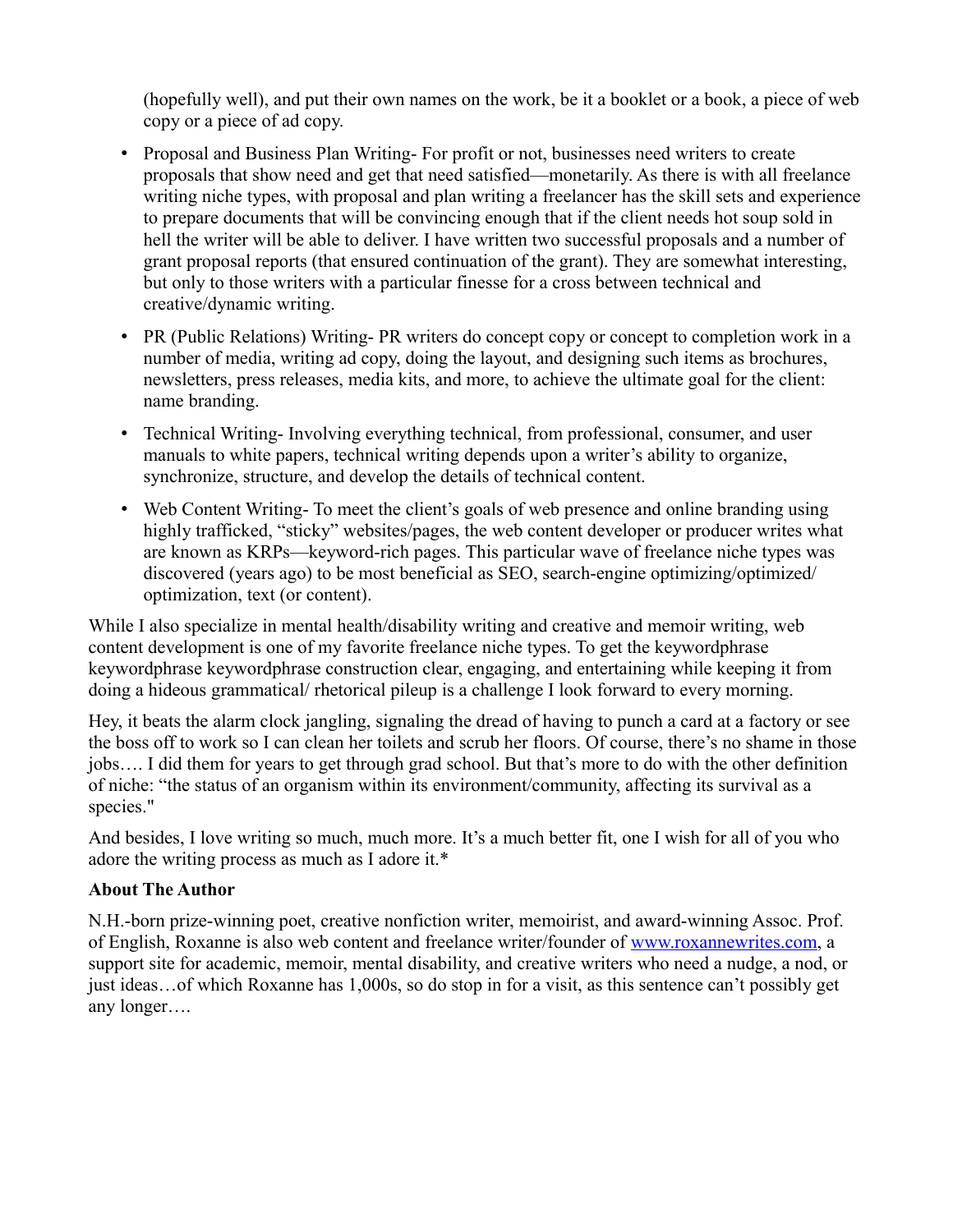#### **9. Mission Possible: Get Published with Goals, Guidance and Persistance by: Stephen Earley Jordan, II**

You send me an e-mail. You tell me you've written over three hundred poems since you were 16 (in your teenage angst stage). You mention the novel you've completed and it's really good (it really is!!!), and the novel-in-progress. You mention how the International Library of Poetry has published one of your poems. (But, whom haven't they published?)

However, all your work is stored away, hidden from the public eye on a black little disk.

You have one mission: Getting published.

"How do I get published?" you finally question at the end of the e-mail.

At times, I ask myself the same question.

Is this mission impossible? To many, it seems that way. If you stick with me, I'll make the publishing process slightly simpler.

On this mission, you'll need three things: Goals, Guidance, and Persistence.

An unmentioned New York City college (as well as other schools, I'm sure) offered a course on "How to Get Published". Various bigwigs from major publishing houses in New York City were guest speakers on many occasions.

A writer-friend of mine felt it would be a great opportunity to network and finally understand how to get her works published in magazines, and various books. I was hesitant, and suspicious of the course's objectives, so I didn't follow the friend's lead. I was far from disappointed about my decision. You'll soon discover why.

Getting published isn't as hard as you think. But, when you're a beginning writer getting published seems as difficult as James Bond jet-skiing along the River Thames with five barges heading his way.

As a beginning writer, I feel, the main priority should be getting your name out there in the public's eye. Understand that, at times, you'll have to accept the free issues instead of cash payment. Before you consider publishing though, you should reassure yourself a rejection slip won't lower your self-esteem and cause you to never pick up a pen, or stroke another key at your keyboard. Hey, trust me, rejections happen to everyone! Here are a few suggestions to better your chances of getting published:

- 1. Write, Write, Write. This is the obvious one. You need to write all the time. Too many writers say, "I have a novel about . . ." And the novel sounds spectacular. But, when I ask if I can read it, offer suggestions, the writers finally admit, "Oh . . . I haven't started on it . . . But the title of it is . . ." I despise working with an enthusiastic, talented writer who simply won't write. Don't waste your breath! Whatever you do—write your work first, and then speak about it so you won't look/feel like a fool.
- 2. Edit, Edit, Edit. If you feel your work is perfect (or as good as you can make it), keep in mind nothing is perfect! That's what editors are for! If you are a college student, ask a professor to read it at his/her leisure. If you're already in the workforce, ask a well-read co-worker to edit it. Or, since you've some extra cash to spare, hire an editor. Many places, like OutStretch Publications, for instance, offer extremely reasonable prices for editing/proofing services.
- 3. Share Works with Others. This is when a workshop comes in handy. Students—take a creative writing course. Or, if you're not in school, give copies to about 5 or 6 acquaintances in advance. Then, schedule a "reading" at your place. Allow the guests to give suggestions and talk about your work as if you're not there. Remember, all criticism is helpful criticism. Remember to ask questions about the shaky portions of your work.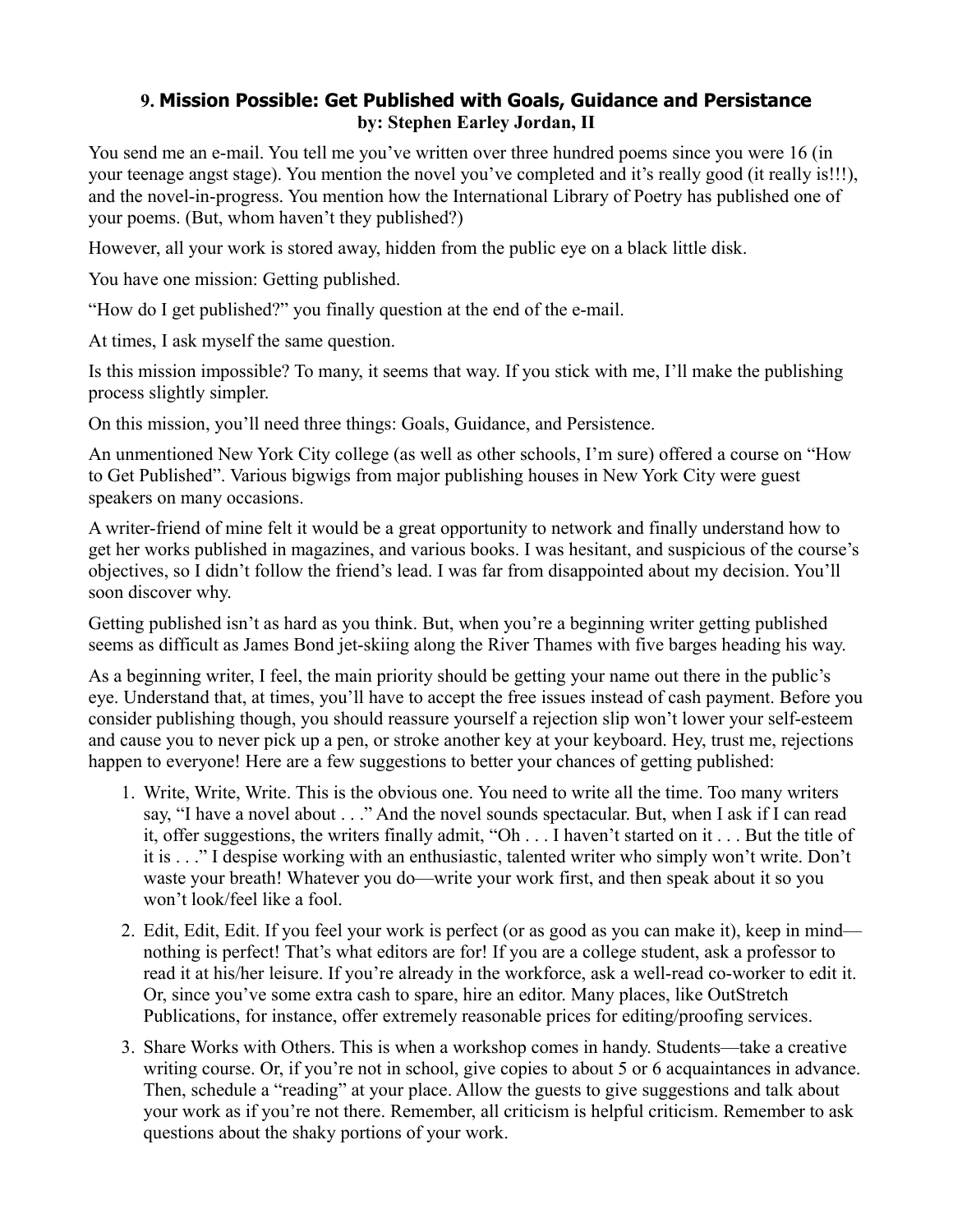- 4. Websites: Build a website and add your writing to it. Or, even easier, find some of the online places like poetryboard.com, or some of the AOL bulletin boards where writers you don't know can critique your work, and people like me (who have a publication) may find your work and ask for your approval for publication. (This is a very rare occasion, but it does happen.)
- 5. Here's the TRICK: Mass Mailings! If you happen to see 2, 3, 4, or even 5 publications that don't mind simultaneous submissions and accepts work similar to what you've written, send your work to all of them. Sure, sending out a mass mailing of submissions will guarantee more rejections, but you also better your chances of getting published. Remember, include SASE with each submission or 9 times out of 10 you'll never hear from the publisher/editor. (Some publishers like you to include your e-mail address nowadays for quicker responses.)
- 6. Keeping Track. Keep track of all of your submissions. Be organized. A simple database program is perfect. In the database, list 1) the date you submitted work, 2) the publication and its address, 3) the works you submitted, and 4) the date you receive an acceptance/rejection slip.

If, for some reason you DO get a rejection slip. So what? Just think of it like this: Perhaps the publication wasn't right for your writing. Better still, everyone has his or her own opinion, so the editor simply didn't favor your particular style. Someone else out there probably appreciates your style of writing. Perhaps your submission was received past their deadline. Big deal. Send it somewhere else! Remember, though, writing can always be improved.

Now that you've read this, let me tell you something. This is everything my writer-friend learned from the writing course. Seems simple, eh? And, what's even better, unlike my friend, you didn't have to pay a course fee!

This mission doesn't seem so impossible now, does it?

Grab the goals of getting published, the guidance I just gave, the persistence with mass mailings and get yourself published.

Good luck with your publishing endeavors!

#### **About The Author**

Stephen Jordan, a medical editor, has five years experience within the educational publishing industry. Stephen was a freelance editor with such educational foundations as Princeton Review, The College Board, New York University, and Columbia University. Away from the office, Stephen promotes his creative writing with his home-freelance business OutStretch Publications and his artwork. Stephen holds two Bachelor of Arts degrees in writing and literature from Alderson-Broaddus College of Philippi, West Virginia.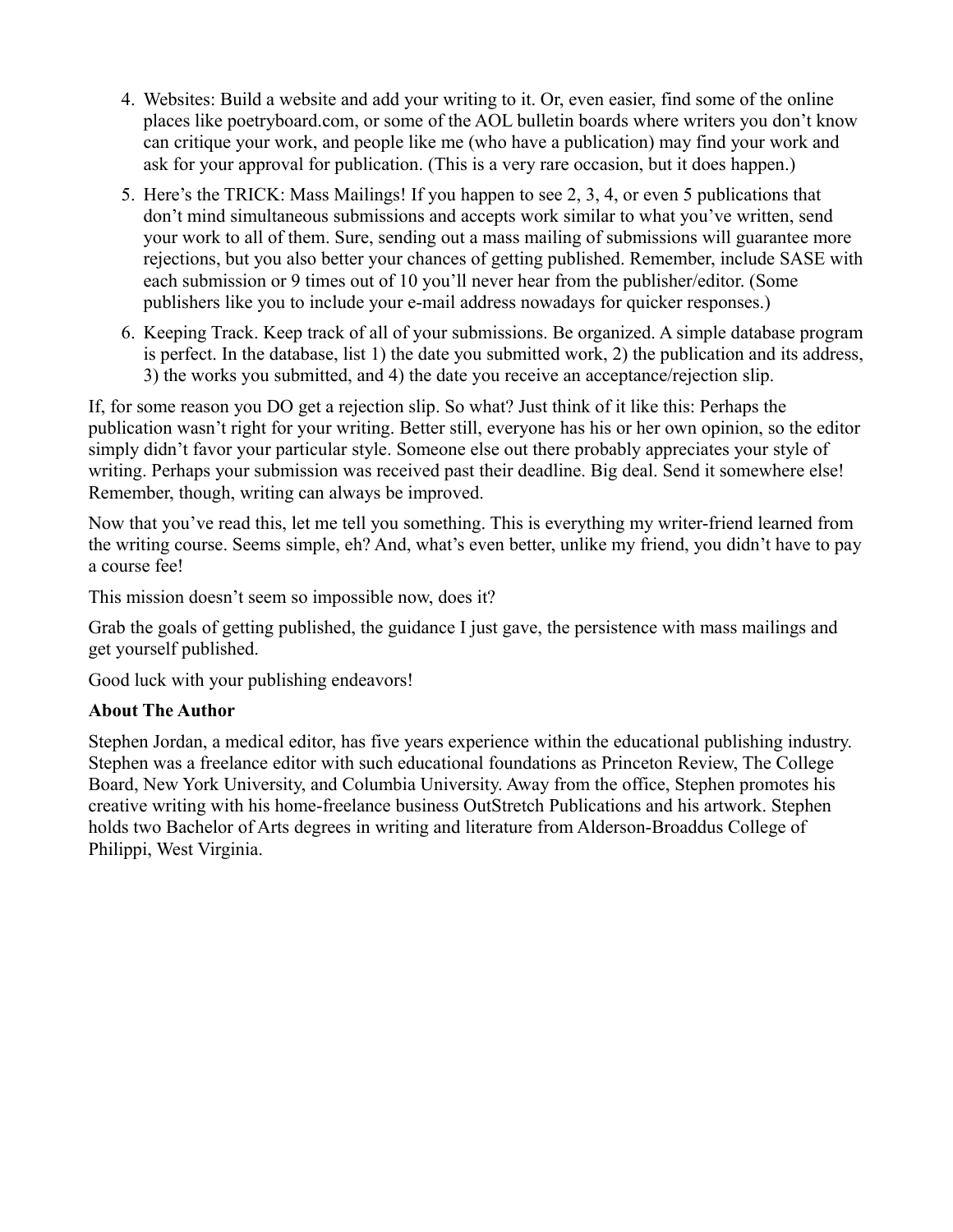# **10. Realize Your Book's Potential: Join (or Form) a Writer's Group by: Seth Mullins**

It's a long road we writers travel between our initial ideas and a fully realized novel or even a short story. Few of us possess the genius to fully flesh out every aspect – from character development and plot weaving down to the gritty details of setting and action – which is one reason why the critics can point out flaws even in books that are considered to be classics.

Every writer has his or her own areas of expertise. Consider the benefits, then, of joining forces with others who are apt to have different strengths and weaknesses than you. This is what I find appealing – and, sometimes, even essential – about writer's groups.

The first benefit of being involved in a critique group is the simple encouragement. If you and your fellow members agree to meet, say, one evening a week – and each bring in NEW material to read – then that keeps each of you motivated to write. Completing a novel can feel like such a nebulous goal. The end could be years down the road, provided we aren't de-railed at any point between now and then. It's a much more feasible ambition to churn out another ten pages to read next Tuesday at your group meeting.

The input of fellow writers can be invaluable in pointing out strengths, weaknesses, and inconsistencies in our work. If you're a novelist, then you're probably aware of the degree of concentration that's necessary to hold a dozen characters and as many plot layers in your mind at all times – and how easy it is to overlook smaller details in the midst of that.

Thanks to the feedback I received in my own group, I was able to identify the "shin busters" in my first novel – like when I had a single character dragging a moose across the plains, or my heroine's eyes appearing as differently colored between chapters three and eleven. It's best to find these problems early on before we submit our books to those less forgiving editors and agents.

For shorter works, like stories, articles and essays, the feedback we get from our group lets us know how effectively we're communicating our basic ideas. If we can "sell" our argument to everyone in our group, we'll be that much more likely to sell the piece to a magazine or e-zine editor.

A couple of tips for running your group smoothly: (1) Stick to a time limit for each member's reading and response time. When one person dominates the discussion for too long it can provoke the others' resentment. (2) Discuss only what members have WRITTEN, not what they PLAN to write. This is a critique, not a collaborative writing session. We can talk about the merits of this idea or that indefinitely, but if nothing is put down on paper then it's really just a fancy form of procrastination. We're here to help each other with revision, not brainstorming, and to motivate everyone to stay productive.

If you're still not convinced about the merits of this approach to polishing your craft, then consider these two works, now both blockbuster films, which sprouted out of a single writer's group: "The Lord of the Rings" and "The Chronicles of Narnia".

"The Inklings", in England, once boasted both J.R.R. Tolkien and C.S. Lewis amongst its members. Lewis' space fantasy, which began with "Out of the Silent Planet", was the result of a gentleman's bargain he made with Tolkien. And Tolkien acknowledged more than once in his correspondences that he would probably never have finished his own masterpiece if not for Lewis' encouragement.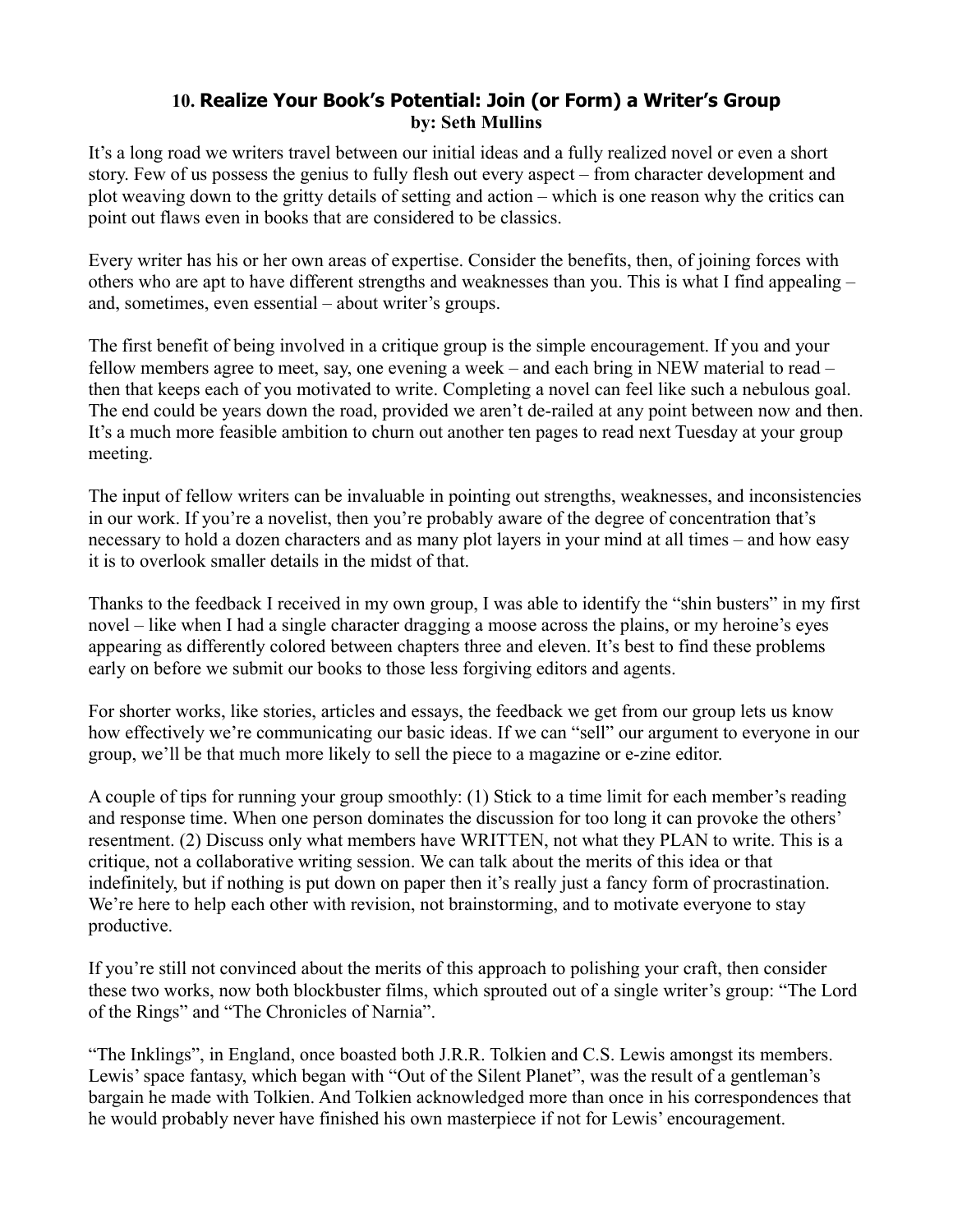Consider that for a moment. "The Lord of the Rings" wouldn't exist if J.R.R. Tolkien hadn't belonged to a writer's group.

Seth Mullins is the author of "Song of an Untamed Land", a novel of fantasy in lawless frontier territory. Visit Seth at http://authorsden.com/sethtmullins.

#### **This article is free for republishing**

Seth Mullins is the author of "Song of an Untamed Land", a novel of speculative fantasy in lawless frontier territory. His nonfiction includes dissertations on the craft of writing, as well as the inner meanings of mythic and fantasy stories.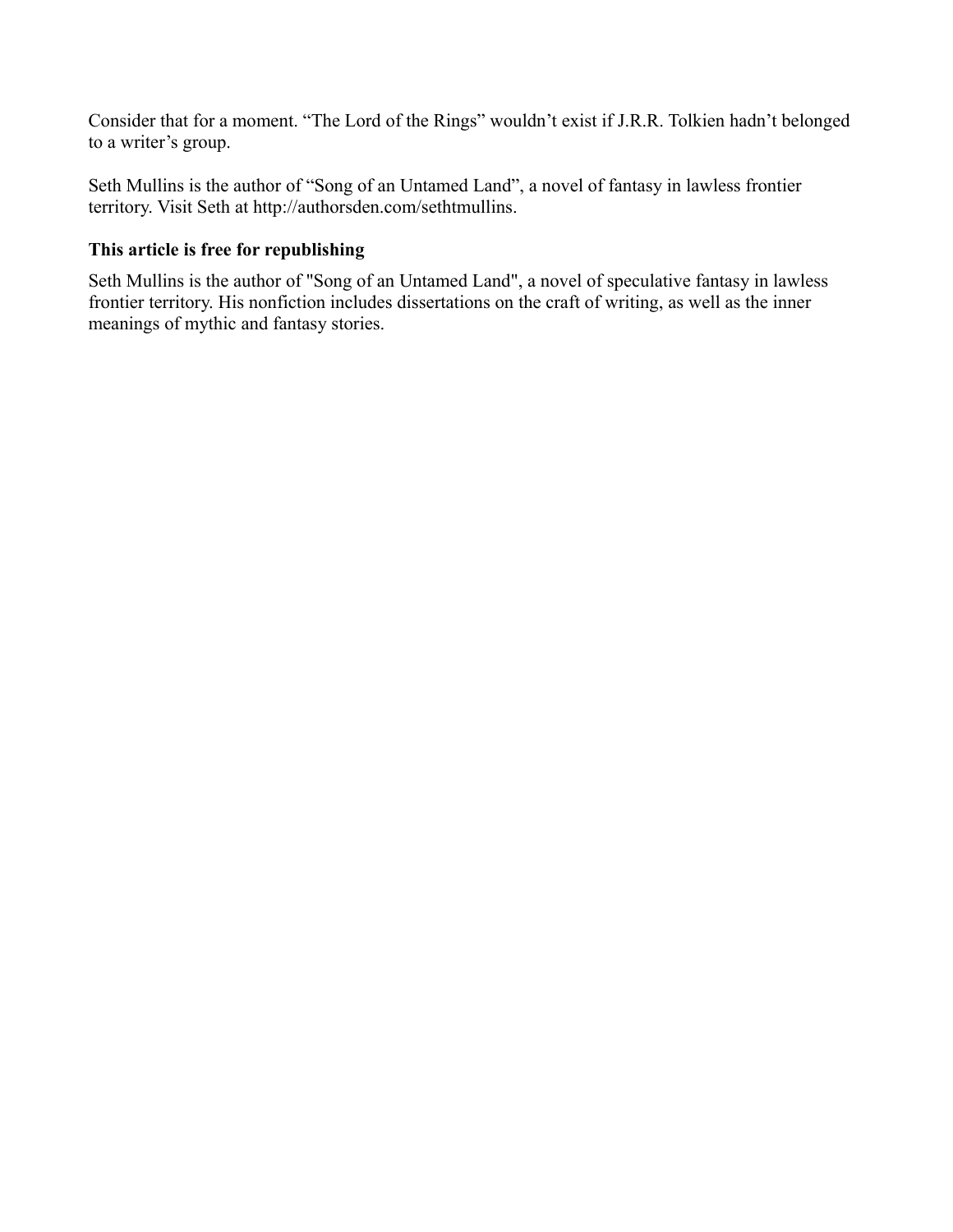# **11. Savage Nature: The Life of Ted Hughes by: Paula Bardell**

One of the most important poets of the post-war period, Edward James Hughes (1930-1998), was drawn towards the primitive. He was enchanted by the beauty of the natural world, frequently portraying its cruel and savage temperament in his work as a reflection of his own personal suffering and mystical beliefs - convinced that modern man had lost touch with the primordial side of his nature.

Born in Mytholmroyd, a remote mill town in West Yorkshire, Ted (as he was known to his friends and family) was enormously affected by the desolate moorland landscape of his childhood, and also by his father's vivid recollections of the brutality of trench warfare. Indeed, his father, who was then a carpenter, was one of only seventeen men from his regiment to have survived at Gallipoli during the First World War.

At the age of seven his family moved to Mexborough (also in Yorkshire), where his parents opened a stationery and tobacco shop. Here he attended the local grammar school, where he first began to write poetry - usually bloodcurdling verses about Zulus and cowboys - before doing two years' national service in the Royal Air Force. He later won a scholarship to Pembroke College, Cambridge, where he started reading English Literature but switched to archaeology and anthropology, subjects that were a major influence on the development of his poetic awareness. Here he immersed himself in the works of Shakespeare, W.B. Yeats and read Robert Graves's "The White Goddess" (1948).

Following his graduation in 1954, he moved to London, where he had a number of interesting jobs, including zoo keeping, gardening and script reading for J. Arthur Rank. He also had several of his poems published in university magazines. In 1956 he and some Cambridge friends started up a literary journal called St. Botolph's Review. It lasted for only one issue but at the inaugural party Ted met his future wife, the then unknown American poet, Sylvia Plath.

Much has been written about the Hughes/Plath relationship since that first portentous meeting, but few can doubt that these two brilliantly creative people were enormously attracted to one another, almost from the moment they were first introduced. Within just a few short months they were married and living in the USA, where Hughes taught English and creative writing at the University of Massachusetts in Amherst. And before the year was out, he had won an American poetry competition, judged by W.H. Auden, Sir Stephen Spender and Marianne Moore. Hughes once said of this contented period:

"We would write poetry every day. It was all we were interested in, all we ever did." – Ted Hughes

Plath assisted him with the preparation of his first collection, The Hawk in the Rain (1957), a work that was quite extraordinary in its treatment of natural subjects. He continued to live in America for the next few years, being partly supported by a Guggenheim Foundation grant, before returning to England in 1959. He then went on to win the Somerset Maugham award and the Hawthornden prize for his second book, "Luperca"l (1960); confirming his reputation as one of the most important poets of the post-war period.

The next few years of Ted's life have since become the subject of much biographical speculation. However, the simple facts are that he and Plath had two children and moved to Devon in 1961. Their marriage began to disintegrate shortly thereafter and Hughes started an affair with Assia Wevill. He split from Plath and she committed suicide in her London flat in 1963. In 1969 Wevill also killed herself and their child. He married Carol Orchard in 1970 and spent the rest of his life trying to protect his and Plath's children from the media. Hughes published only children's poetry and prose in the years following the death of his first wife.

His next major work was "Wodwo" (1967), which took its title from a character in the medieval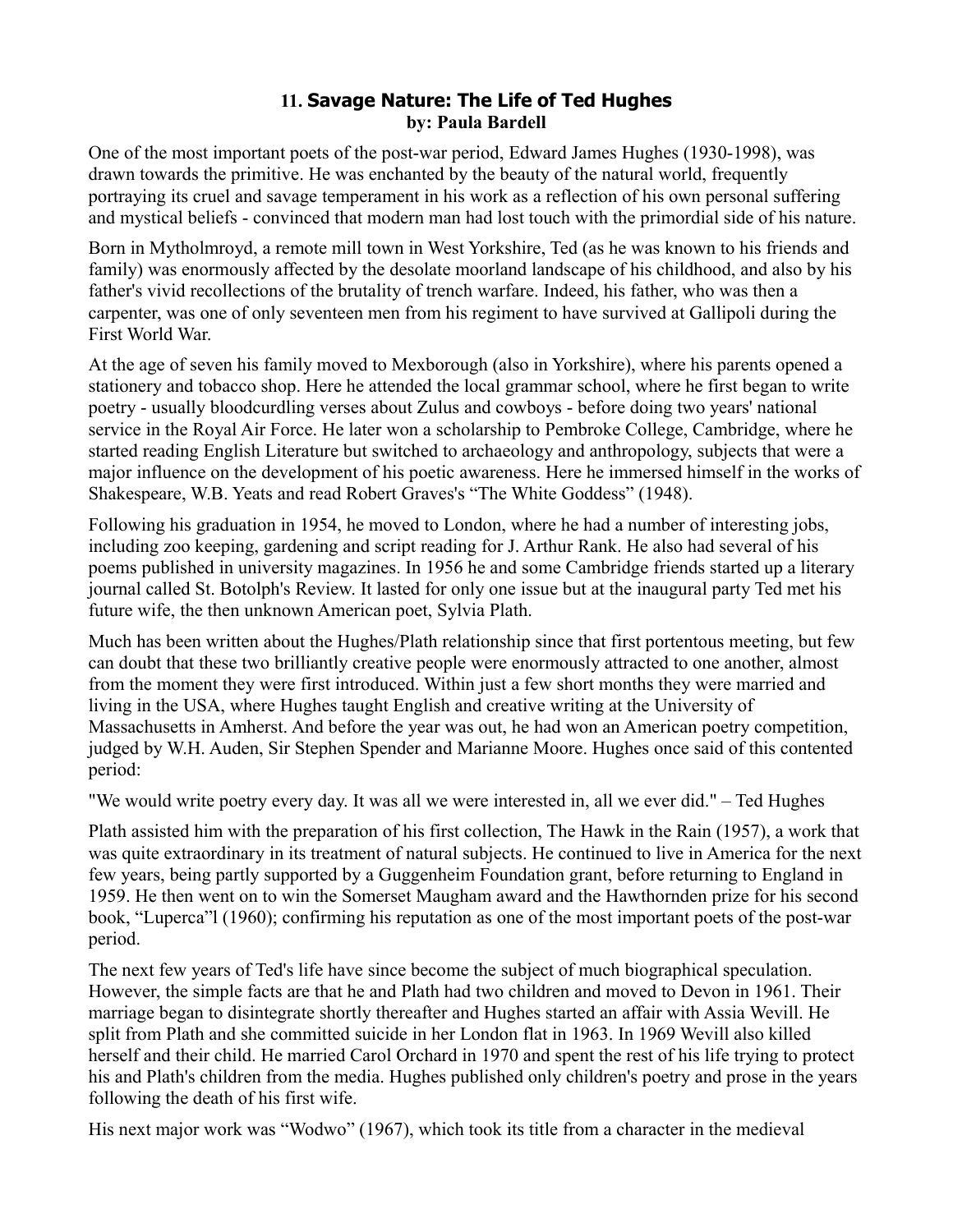romance "Sir Gawain and the Green Knight", and highlighted his increasing interest in mythology. He travelled to Iran in 1971, where he wrote the verse/drama "Orghast" in an invented language. Some of his other collections include "Crow" (1970), "Cave Birds" (1975), "Season Songs" (1976), "Gaudete" (a long poem on fertility rites, 1977), "Moortown" (1979), "Remains of Elmet" (1979) and "River" (1983).

Hughes was also one of the originators of the Arvon Foundation and was awarded an OBE in 1977. In 1984 he was appointed Poet Laureate and went on to publish "Rain-Charm for the Duchy and other Laureate Poems" (1992). Then in 1995 he composed a poem about Elizabeth, the Queen Mother, for her 95th birthday, likening her to a six-rooted tree. He also wrote many reviews and essays, some of which were collected in "Shakespeare and the Goddess of Complete Being" (1992), "A Dancer to God: Tribute to T.S. Eliot" (1992) and "Winter Pollen: Occasional Prose" (1994). In addition to all this he also wrote many wonderful plays and books for children, including his remarkable fantasy "The Iron Man". And when, just months before his death, Hughes released "Birthday Letters", a collection of poems about his life with Sylvia Plath, it became an immediate bestseller throughout the English speaking world and was widely praised for its searing honesty.

Ted Hughes died of cancer on 28th October 1998, having just been appointed to the Order of Merit. Andrew Motion followed him as Britain's Poet Laureate.

#### **About The Author**

Paula is a freelance writer who has contributed articles, reviews and essays to numerous publications on subjects such as literature, travel, culture, history and humanitarian issues. She lives in North Wales, is a staff writer for Apsaras Review and the editor of two popular online guides. You can read her résumé at: [http://www.paula-bardell.com.](http://www.paula-bardell.com/)